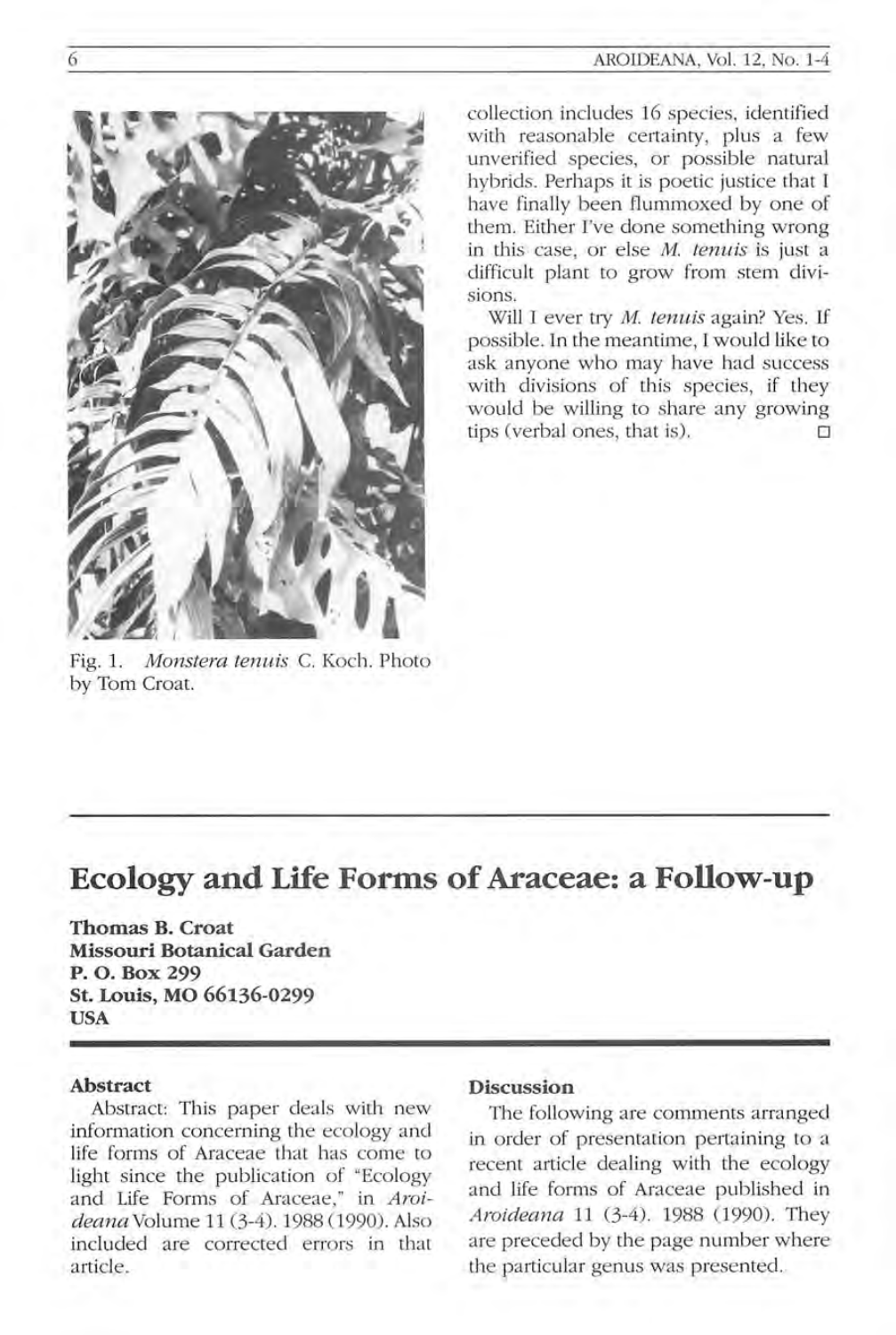## **TEXT** of Volume **11 (3-4):**

*p.* 5, *paragraph 7:*  " andicola Liebm." should read, "amni*cola* Dressler. "

*p .9, line* 10 *and p .* 38, *line* 1:

J. Bogner reports that both *Tberiophonum* and *Typhonium* have true tubers, not corms as reported by Sivadasan & Nicolson (1982) and Pate & Dixon (1982). This confirms, as I suspected, that no corms occur in the family.

*p .* 13, *paragraph 6:* 

J. Bogner reports that *Arophyton buchetii* 

Bogner is an exception to the usual lack of epiphytes in Africa and Madagascar, occurring in humus accumulations in the crowns of large *Pandanus* plants.

*p.19:* 

Photo of *Rhodospatha* should read, *"Rhodospalha moritziana* Schott." p.20:

Photo of *Zomicarpella amazonica*  Bogner should read "rhizomatous terrestrial. "

Caption for photo should read as shown below:



Fig. 1. *Philodendron glanduliferum* Matuda ssp. *camilloanum* Croat. Terrestrial with caudex creeping over surface of ground.

#### **APPENDIX I** of Volume **11 (3-4):**

Four genera were inadvertently omitted from Appendix 1. These include two neotropical genera, *Montrichardia* and *Scaphispatha* and two extraneotropical genera , *Furtadoa* and *Typhonium.* They are presented here with the number of species in the genus.

*p.* 21: Under **Neotropical,** *add: Montrichardia 2 Scaphispatha 1*  p.21: *Spathantheum* should read "2 species. " p.21:

*Zomicarpella* should read "2 species. "

7